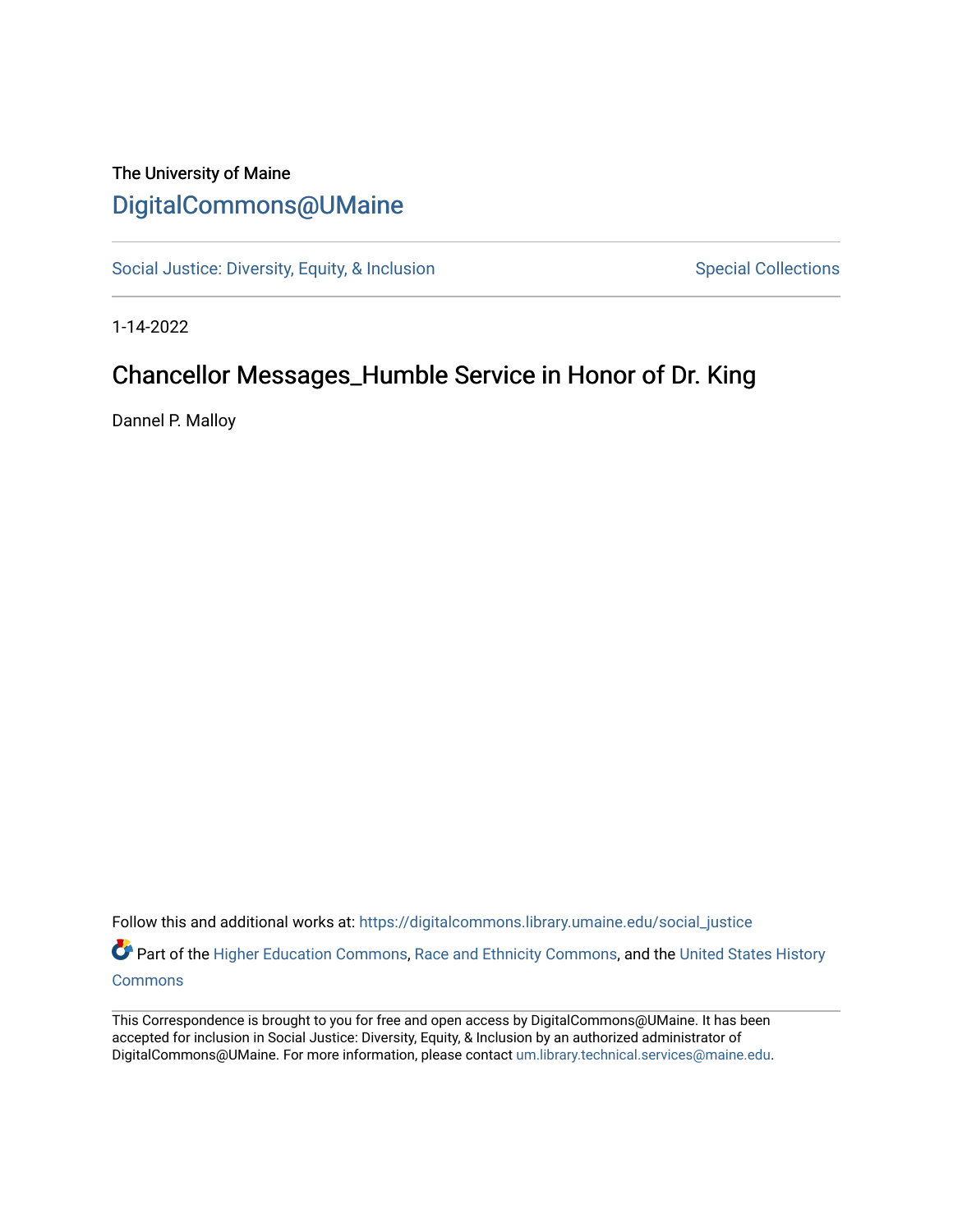

**Matthew Revitt <matthew.revitt@maine.edu>**

#### **Humble Service in Honor of Dr. King**

1 message

**Chancellor Dannel Malloy** <chancellorsoffice@maine.edu> Fri, Jan 14, 2022 at 1:49 PM Reply-To: chancellorsoffice@maine.edu To: matthew.revitt@maine.edu



### **January 14, 2022**



#### UMS Community:

On Monday, we recognize and celebrate a great American, the late Reverend Dr. Martin Luther King, Jr., who is honored with the only public holiday designated as a national day of service.

MLK Day, as we call the holiday, was designated a national day of service by the federal King Holiday and Service Act of 1994 because Dr. King himself believed that greatness comes from serving. In a speech he gave just two months to the

day before his tragic assassination, he implored us to remember him not for his accomplishments, but as someone who tried to give his life serving others.

Across our universities and state on Monday, I hope all students, faculty, and staff will seek out opportunities to heed Dr. King's call to humble service that advances not only racial justice and understanding, also more broadly, our university and System-wide commitments to diversity, equity, inclusion, and all forms of social justice. That should be our commitment to each other, and it need not – in fact dare I say it *should not* – be limited to Monday alone.

Let your service Monday, whatever form it takes, inspire semester-long and perhaps even life-long service and commitment to racial and social justice. Humbly learn something new about a friend, a classmate, a social or work peer who doesn't share the color of your skin. Humbly serve a community with needs or beliefs different than your own. Humbly act. In doing that, broaden your understanding of the community benefits we all realize when we celebrate diversity through service to and with each other.

Later this month I'll be joining this year's first UMS-wide "meet-n-greet" event to welcome new UMS employees to our universities and System. I'll be talking there about our commitments to diversity, equity, inclusion, and social justice, and I hope to inspire new commitments to DEI service among the newest members of our university communities. Later this spring, I hope you'll take part in the UMS DEI Climate Survey so *your* voice is heard and helps to shape our work to continue advancing these commitments.

I leave you now with a reflection on our common humanity. There is no "greater than" or "lesser than" among us – we are all equal, and we can all be great because we can all serve, and serve each other. That's from Dr. King too, in the same speech he gave two months before he was so unfairly taken. *You only need a heart full of grace*, he said, *and a soul generated by love*.